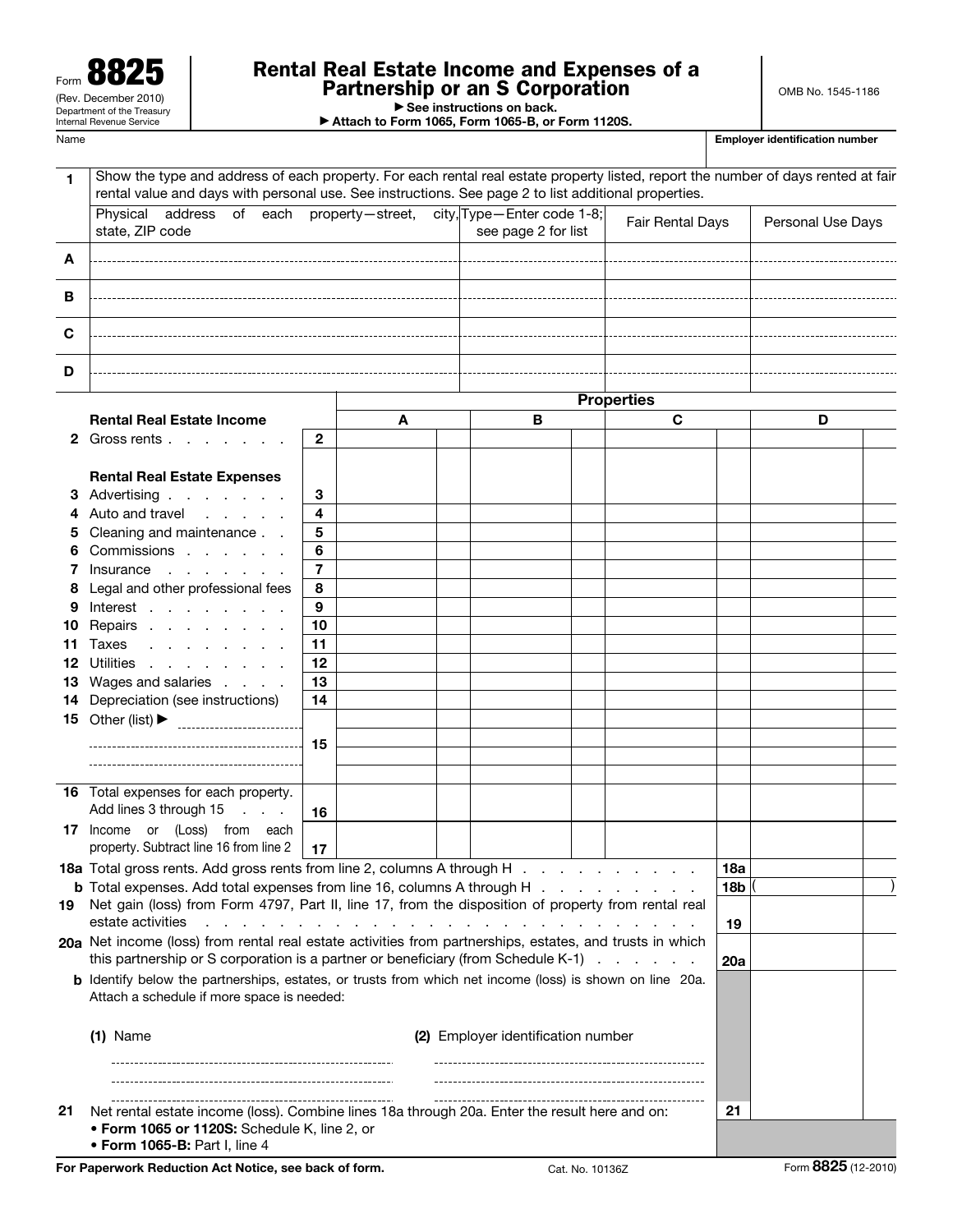| 1      | Show the type and address of each property. For each rental real estate property listed, report the number of days rented at fair<br>rental value and days with personal use. See instructions. |                     |   |                                            |  |                   |  |                   |  |
|--------|-------------------------------------------------------------------------------------------------------------------------------------------------------------------------------------------------|---------------------|---|--------------------------------------------|--|-------------------|--|-------------------|--|
|        | Physical address of each property-street, city,<br>state, ZIP code                                                                                                                              |                     |   | Type-Enter code 1-8;<br>see below for list |  | Fair Rental Days  |  | Personal Use Days |  |
| Е      |                                                                                                                                                                                                 |                     |   |                                            |  |                   |  |                   |  |
| F      |                                                                                                                                                                                                 |                     |   |                                            |  |                   |  |                   |  |
| G      |                                                                                                                                                                                                 |                     |   |                                            |  |                   |  |                   |  |
| н      |                                                                                                                                                                                                 |                     |   |                                            |  |                   |  |                   |  |
|        |                                                                                                                                                                                                 |                     |   |                                            |  | <b>Properties</b> |  |                   |  |
|        | <b>Rental Real Estate Income</b>                                                                                                                                                                |                     | Е | F                                          |  | G                 |  | н.                |  |
|        | 2 Gross rents                                                                                                                                                                                   | $\mathbf{2}$        |   |                                            |  |                   |  |                   |  |
|        | <b>Rental Real Estate Expenses</b>                                                                                                                                                              |                     |   |                                            |  |                   |  |                   |  |
|        | 3 Advertising                                                                                                                                                                                   | 3                   |   |                                            |  |                   |  |                   |  |
| 4      | Auto and travel                                                                                                                                                                                 | 4                   |   |                                            |  |                   |  |                   |  |
| 5      | Cleaning and maintenance                                                                                                                                                                        | 5                   |   |                                            |  |                   |  |                   |  |
| 6      | Commissions                                                                                                                                                                                     | 6                   |   |                                            |  |                   |  |                   |  |
| 7      | Insurance                                                                                                                                                                                       | $\overline{7}$<br>8 |   |                                            |  |                   |  |                   |  |
| 8<br>9 | Legal and other professional fees<br>Interest                                                                                                                                                   | 9                   |   |                                            |  |                   |  |                   |  |
| 10     | Repairs                                                                                                                                                                                         | 10                  |   |                                            |  |                   |  |                   |  |
| 11     | Taxes                                                                                                                                                                                           | 11                  |   |                                            |  |                   |  |                   |  |
| 12     | Utilities                                                                                                                                                                                       | 12                  |   |                                            |  |                   |  |                   |  |
| 13     | Wages and salaries                                                                                                                                                                              | 13                  |   |                                            |  |                   |  |                   |  |
| 14     | Depreciation (see instructions)                                                                                                                                                                 | 14                  |   |                                            |  |                   |  |                   |  |
|        | 15 Other (list) $\blacktriangleright$                                                                                                                                                           |                     |   |                                            |  |                   |  |                   |  |
|        |                                                                                                                                                                                                 | -15                 |   |                                            |  |                   |  |                   |  |
|        |                                                                                                                                                                                                 |                     |   |                                            |  |                   |  |                   |  |
|        |                                                                                                                                                                                                 |                     |   |                                            |  |                   |  |                   |  |
|        | Total expenses for each property.<br>16 Add lines 3 through 15                                                                                                                                  |                     |   |                                            |  |                   |  |                   |  |
|        | Income or (Loss) from each                                                                                                                                                                      | 16                  |   |                                            |  |                   |  |                   |  |
| 17     | property. Subtract line 16 from line 2                                                                                                                                                          | 17                  |   |                                            |  |                   |  |                   |  |

### Allowable Codes for Type of Property

1–Single Family Residence

2–Multi-Family Residence

3–Vacation or Short-Term Rental

4–Commercial

5–Land

6–Royalties

7–Self-Rental

8–Other (include description with the code on Form 8825 or on a separate statement)

Form 8825 (12-2010)